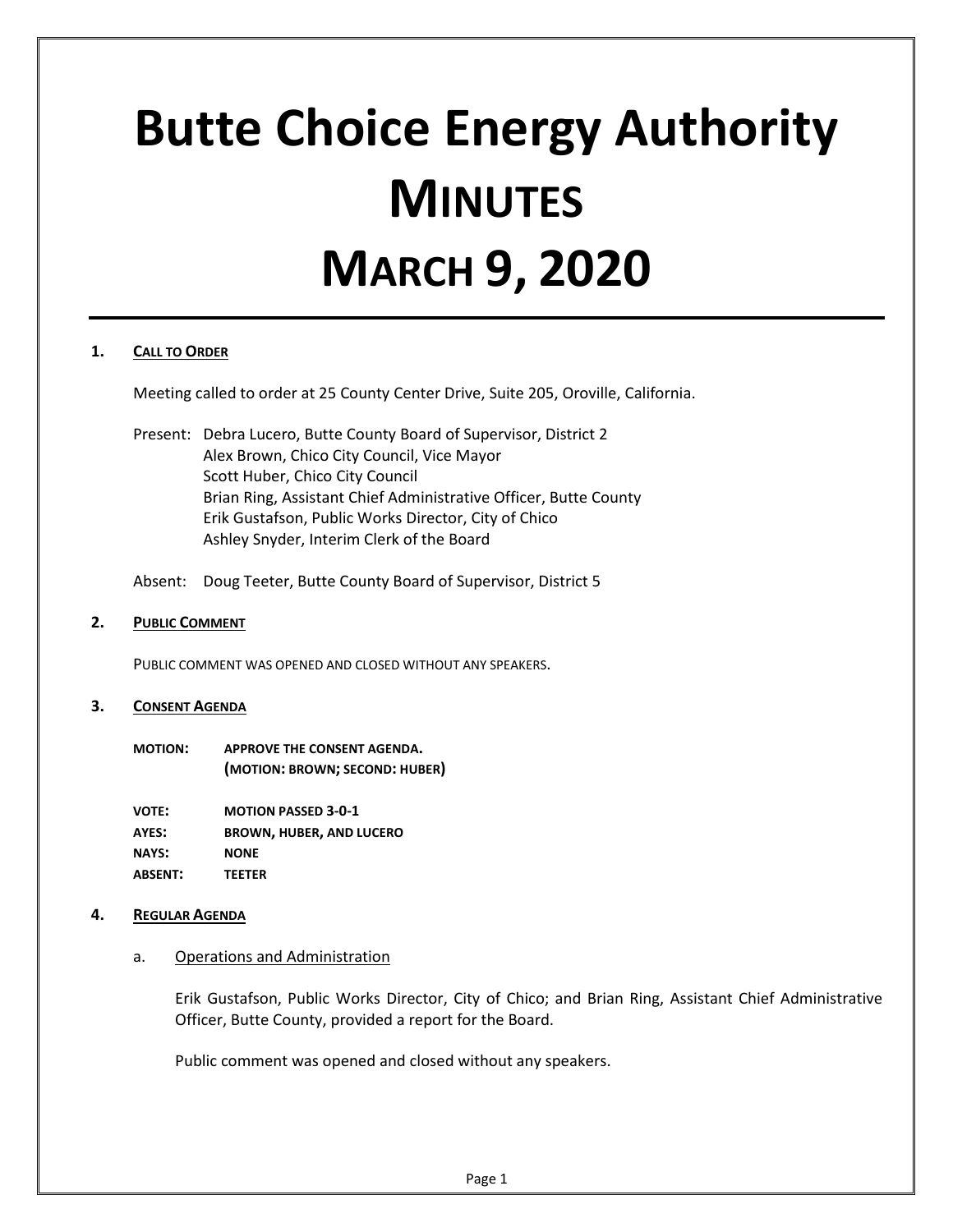b. Recommend Approval of Contract to Best, Best & Krieger (BB&K) for general Counsel / Legal Services

Shawn Marshall, Executive Director, LEAN Energy U.S., provided a report for the Board.

Harriet Steiner of Best Best & Krieger, LLP, addressed questions from the Board.

Public comment was opened and closed without any speakers.

**MOTION: APPROVE CONTRACT WITH BEST, BEST & KRIEGER FOR GENERAL COUNSEL / LEGAL SERVICES. (MOTION: HUBER; SECOND: BROWN)**

**VOTE: MOTION PASSED 3-0-1 AYES: BROWN, HUBER, AND LUCERO NAYS: NONE ABSENT: TEETER**

c. Approve Award of Contract to Pilot Power Group for BCE Power Services

Brian Ring, Assistant Chief Administrative Officer, Butte County, introduced the item; and Gary Saleba, President / CEO, EES Consulting, Inc., provided a report for the Board.

Public comment was opened and closed without any speakers.

| <b>MOTION:</b> | AWARD CONTRACT TO PILOT POWER GROUP FOR BUTTE CHOICE ENERGY POWER SERVICES. |
|----------------|-----------------------------------------------------------------------------|
|                | (MOTION: BROWN; SECOND: HUBER)                                              |

**VOTE: MOTION PASSED 3-0-1 AYES: BROWN, HUBER, AND LUCERO NAYS: NONE ABSENT: TEETER**

#### d. Approve Award of Contract to Z Global Inc. for BCE Schedule Coordination

Brian Ring, Assistant Chief Administrative Officer, Butte County, introduced the item, and Gary Saleba, President / CEO, EES Consulting, Inc., provided a report for the Board.

Public comment was opened and closed without any speakers.

**MOTION: AWARD CONTRACT TO Z GLOBAL INC. FOR BUTTE CHOICE ENERGY SCHEDULE COORDINATION SERVICES (MOTION: BROWN; SECOND: HUBER)**

**VOTE: MOTION PASSED 3-0-1 AYES: BROWN, HUBER, AND LUCERO NAYS: NONE ABSENT: TEETER**

e. Approve Cooperation and Administrative Services Agreement for Interim BCE Services Provided by the County of Butte

Brian Ring, Assistant Chief Administrative Officer, Butte County, provided a report for the Board.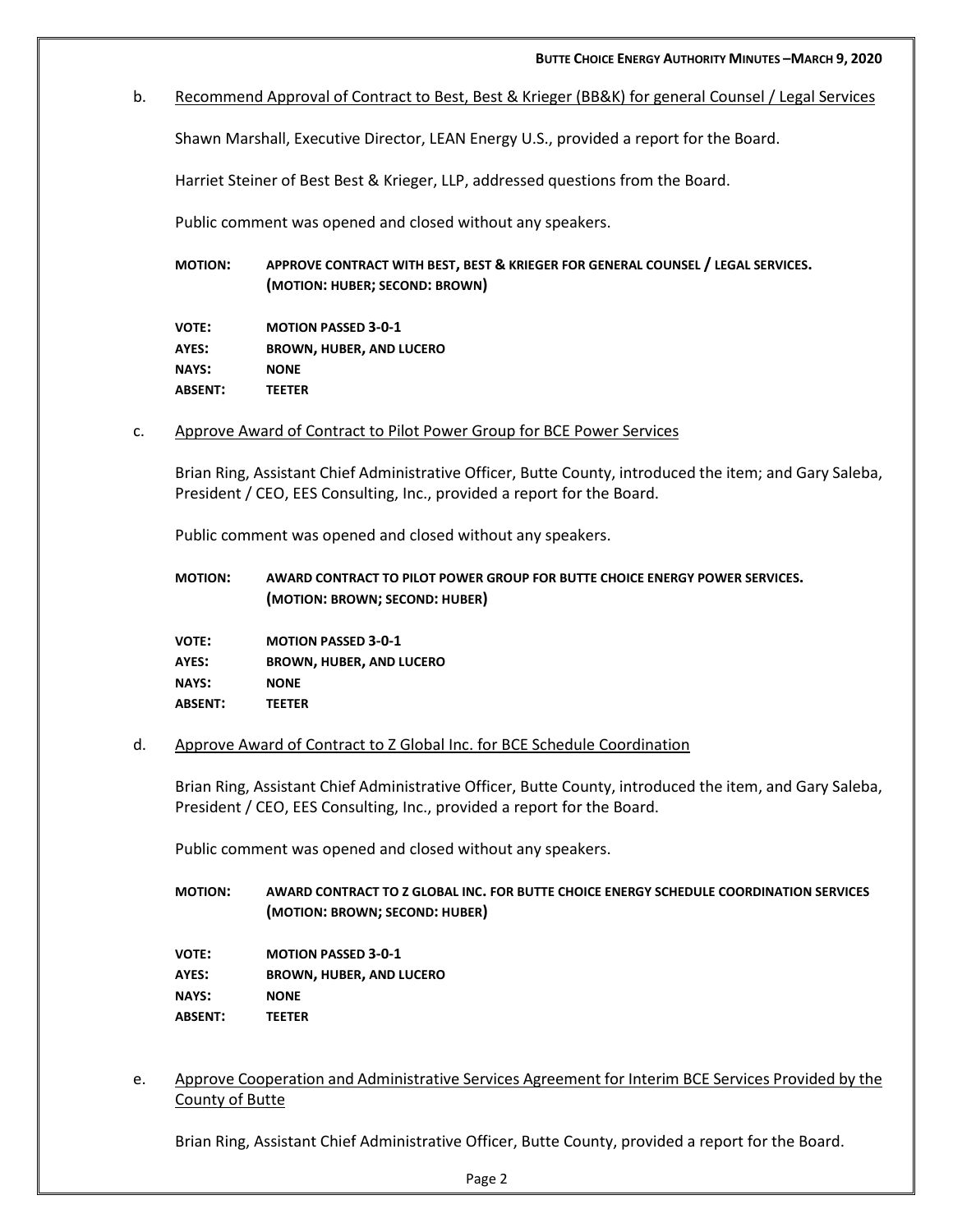Gary Saleba, President / CEO, EES Consulting, Inc., addressed questions from the Board.

Public comment was opened and closed without any speakers.

**MOTION: APPROVE COOPERATION AND ADMINISTRATIVE SERVICES AGREEMENT FOR INTERIM BUTTE CHOICE ENERGY PROVIDED BY THE COUNTY OF BUTTE. (MOTION: HUBER; SECOND: BROWN)**

| <b>VOTE:</b>   | <b>MOTION PASSED 3-0-1</b>      |
|----------------|---------------------------------|
| AYES:          | <b>BROWN, HUBER, AND LUCERO</b> |
| <b>NAYS:</b>   | <b>NONE</b>                     |
| <b>ABSENT:</b> | <b>TEETER</b>                   |

f. Approve Cooperation and Administrative Services Agreement for Interim BCE Services provided by the City of Chico

Erik Gustafson, Public Works Director, City of Chico provided a report for the Board.

Public comment was opened and closed without any speakers.

**MOTION: APPROVE COOPERATION AND ADMINISTRATIVE SERVICES AGREEMENT FOR INTERIM BUTTE CHOICE ENERGY PROVIDED BY THE CITY OF CHICO. (MOTION: LUCERO; SECOND: BROWN)**

**VOTE: MOTION PASSED 3-0-1 AYES: BROWN, HUBER, AND LUCERO NAYS: NONE ABSENT: TEETER**

g. Discussion of CEO Recruitment Process and Appointment of Board Liaison

Brian Ring, Assistant Chief Administrative Officer, Butte County, introduced the item; and Shawn Marshall, Executive Director, LEAN Energy U.S., provided a report for the Board.

Public comment was opened and closed without any speakers.

**MOTION: APPOINT ALEX BROWN AS THE BOARD LIAISON. (MOTION: LUCERO; SECOND: HUBER)**

**VOTE: MOTION PASSED 3-0-1**

- **AYES: BROWN, HUBER, AND LUCERO**
- **NAYS: NONE**
- **ABSENT: TEETER**